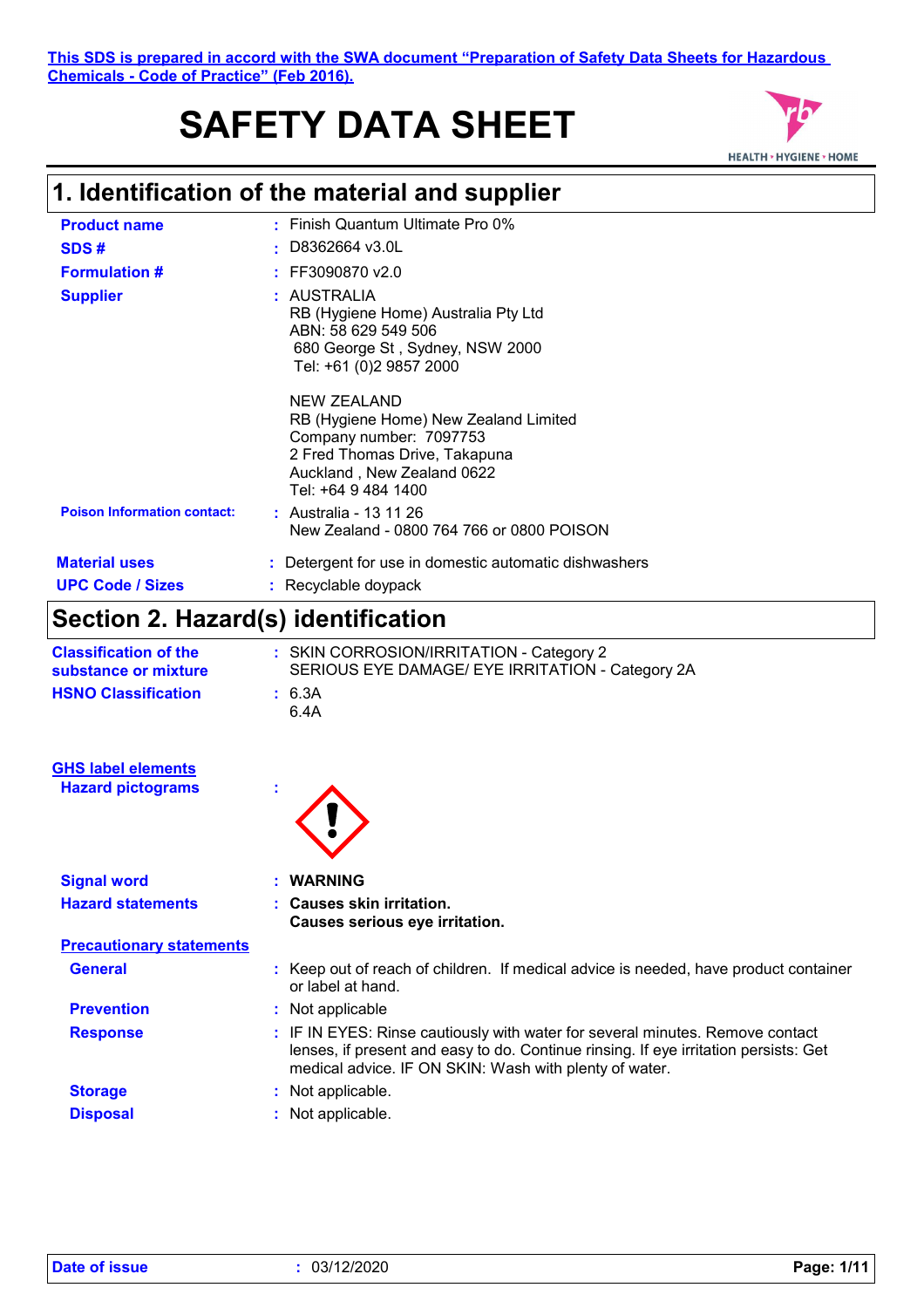### **Section 2. Hazard(s) identification**

| <b>Supplemental label</b><br>elements                                       | : Contains Subtilisin. May produce an allergic reaction.                                         |
|-----------------------------------------------------------------------------|--------------------------------------------------------------------------------------------------|
|                                                                             | <b>Ingredient Declaration:</b>                                                                   |
|                                                                             | 5 - <15% non-ionic surfactants                                                                   |
|                                                                             | 5 - <15% oxygen-based bleaching agents                                                           |
|                                                                             | <5% polycarboxylates, phosphonates                                                               |
|                                                                             | Contains Enzymes (subtilisin, amylase)                                                           |
| <b>Additional information</b>                                               | : Do not ingest. If product is ingested then seek medical advice. Handle with dry<br>hands only. |
| <b>Other hazards which do not : None known.</b><br>result in classification |                                                                                                  |

### **Section 3. Composition and ingredient information**

**Substance/mixture :**

: Mixture

| <b>Ingredient name</b>                                    | $\%$ (w/w)      | <b>CAS number</b> |
|-----------------------------------------------------------|-----------------|-------------------|
| I sodium carbonate                                        | I≥10 - ≤30      | 497-19-8          |
| Alcohols, C12-15, ethoxylated propoxylated                | $\geq 10 - 530$ | 120313-48-6       |
| disodium carbonate, compound with hydrogen peroxide (2:3) | I≥5 - ≤10       | 15630-89-4        |
| I subtilisin                                              | $ $ <0.1        | 9014-01-1         |

 **Other Non-hazardous ingredients to 100%**

**Occupational exposure limits, if available, are listed in Section 8.**

### **Section 4. First aid measures**

| <b>Description of necessary first aid measures</b> |                                                                                                                                                                                                                                                                                                                                                                                                                                                                                                                                                                                                                                                                                                                                                                                      |
|----------------------------------------------------|--------------------------------------------------------------------------------------------------------------------------------------------------------------------------------------------------------------------------------------------------------------------------------------------------------------------------------------------------------------------------------------------------------------------------------------------------------------------------------------------------------------------------------------------------------------------------------------------------------------------------------------------------------------------------------------------------------------------------------------------------------------------------------------|
| <b>Eye contact</b>                                 | : Immediately flush eyes with plenty of water, occasionally lifting the upper and lower<br>eyelids. Check for and remove any contact lenses. Continue to rinse for at least 10<br>minutes. Get medical attention.                                                                                                                                                                                                                                                                                                                                                                                                                                                                                                                                                                    |
| <b>Inhalation</b>                                  | : Remove victim to fresh air and keep at rest in a position comfortable for breathing.<br>If not breathing, if breathing is irregular or if respiratory arrest occurs, provide<br>artificial respiration or oxygen by trained personnel. It may be dangerous to the<br>person providing aid to give mouth-to-mouth resuscitation. Get medical attention if<br>adverse health effects persist or are severe. If unconscious, place in recovery<br>position and get medical attention immediately. Maintain an open airway. Loosen<br>tight clothing such as a collar, tie, belt or waistband. In case of inhalation of<br>decomposition products in a fire, symptoms may be delayed. The exposed person<br>may need to be kept under medical surveillance for 48 hours.               |
| <b>Skin contact</b>                                | : Flush contaminated skin with plenty of water. Remove contaminated clothing and<br>shoes. Continue to rinse for at least 10 minutes. Get medical attention. Wash<br>clothing before reuse. Clean shoes thoroughly before reuse.                                                                                                                                                                                                                                                                                                                                                                                                                                                                                                                                                     |
| <b>Ingestion</b>                                   | : Wash out mouth with water. Remove dentures if any. Remove victim to fresh air<br>and keep at rest in a position comfortable for breathing. If material has been<br>swallowed and the exposed person is conscious, give small quantities of water to<br>drink. Stop if the exposed person feels sick as vomiting may be dangerous. Do not<br>induce vomiting unless directed to do so by medical personnel. If vomiting occurs,<br>the head should be kept low so that vomit does not enter the lungs. Get medical<br>attention if adverse health effects persist or are severe. Never give anything by<br>mouth to an unconscious person. If unconscious, place in recovery position and get<br>medical attention immediately. Maintain an open airway. Loosen tight clothing such |
| <b>Date of issue</b>                               | : 03/12/2020<br>Page: 2/11                                                                                                                                                                                                                                                                                                                                                                                                                                                                                                                                                                                                                                                                                                                                                           |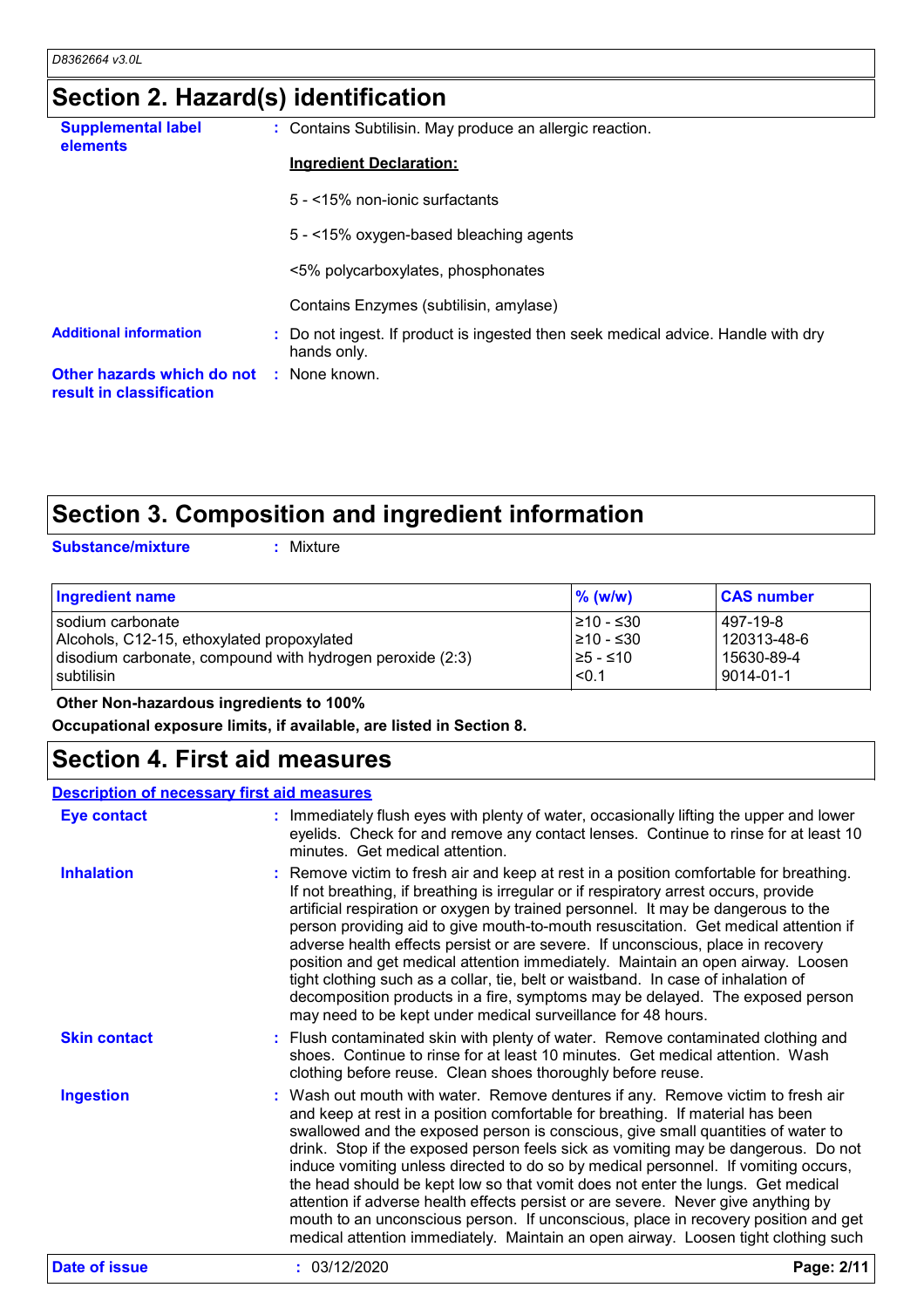### **Section 4. First aid measures**

as a collar, tie, belt or waistband.

| Most important symptoms/effects, acute and delayed                                   |                                                                                                                                                                               |  |  |
|--------------------------------------------------------------------------------------|-------------------------------------------------------------------------------------------------------------------------------------------------------------------------------|--|--|
| <b>Potential acute health effects</b>                                                |                                                                                                                                                                               |  |  |
| <b>Eye contact</b>                                                                   | : Causes serious eye irritation.                                                                                                                                              |  |  |
| <b>Inhalation</b>                                                                    | : No known significant effects or critical hazards.                                                                                                                           |  |  |
| <b>Skin contact</b>                                                                  | : Causes skin irritation.                                                                                                                                                     |  |  |
| <b>Ingestion</b>                                                                     | : No known significant effects or critical hazards.                                                                                                                           |  |  |
| Over-exposure signs/symptoms                                                         |                                                                                                                                                                               |  |  |
| <b>Eye contact</b>                                                                   | : Adverse symptoms may include the following:<br>pain or irritation<br>watering<br>redness                                                                                    |  |  |
| <b>Inhalation</b>                                                                    | : No specific data.                                                                                                                                                           |  |  |
| <b>Skin contact</b>                                                                  | : Adverse symptoms may include the following:<br>irritation<br>redness                                                                                                        |  |  |
| <b>Ingestion</b>                                                                     | : No specific data.                                                                                                                                                           |  |  |
| Indication of immediate medical attention and special treatment needed, if necessary |                                                                                                                                                                               |  |  |
| <b>Notes to physician</b>                                                            | : In case of inhalation of decomposition products in a fire, symptoms may be delayed.<br>The exposed person may need to be kept under medical surveillance for 48 hours.      |  |  |
| <b>Specific treatments</b>                                                           | : No specific treatment.                                                                                                                                                      |  |  |
| <b>Protection of first-aiders</b>                                                    | : No action shall be taken involving any personal risk or without suitable training. It<br>may be dangerous to the person providing aid to give mouth-to-mouth resuscitation. |  |  |

### **See toxicological information (Section 11)**

### **Section 5. Fire-fighting measures**

| <b>Extinguishing media</b>                             |                                                                                                                                                                                                     |
|--------------------------------------------------------|-----------------------------------------------------------------------------------------------------------------------------------------------------------------------------------------------------|
| <b>Suitable extinguishing</b><br>media                 | : Use an extinguishing agent suitable for the surrounding fire.                                                                                                                                     |
| <b>Unsuitable extinguishing</b><br>media               | : None known.                                                                                                                                                                                       |
| <b>Specific hazards arising</b><br>from the chemical   | : No specific fire or explosion hazard.                                                                                                                                                             |
| <b>Hazardous thermal</b><br>decomposition products     | Decomposition products may include the following materials:<br>carbon dioxide<br>carbon monoxide<br>nitrogen oxides<br>sulfur oxides<br>metal oxide/oxides                                          |
| <b>Special protective actions</b><br>for fire-fighters | : Promptly isolate the scene by removing all persons from the vicinity of the incident if<br>there is a fire. No action shall be taken involving any personal risk or without<br>suitable training. |
| <b>Special protective actions</b><br>for fire-fighters | : Fire-fighters should wear appropriate protective equipment and self-contained<br>breathing apparatus (SCBA) with a full face-piece operated in positive pressure<br>mode.                         |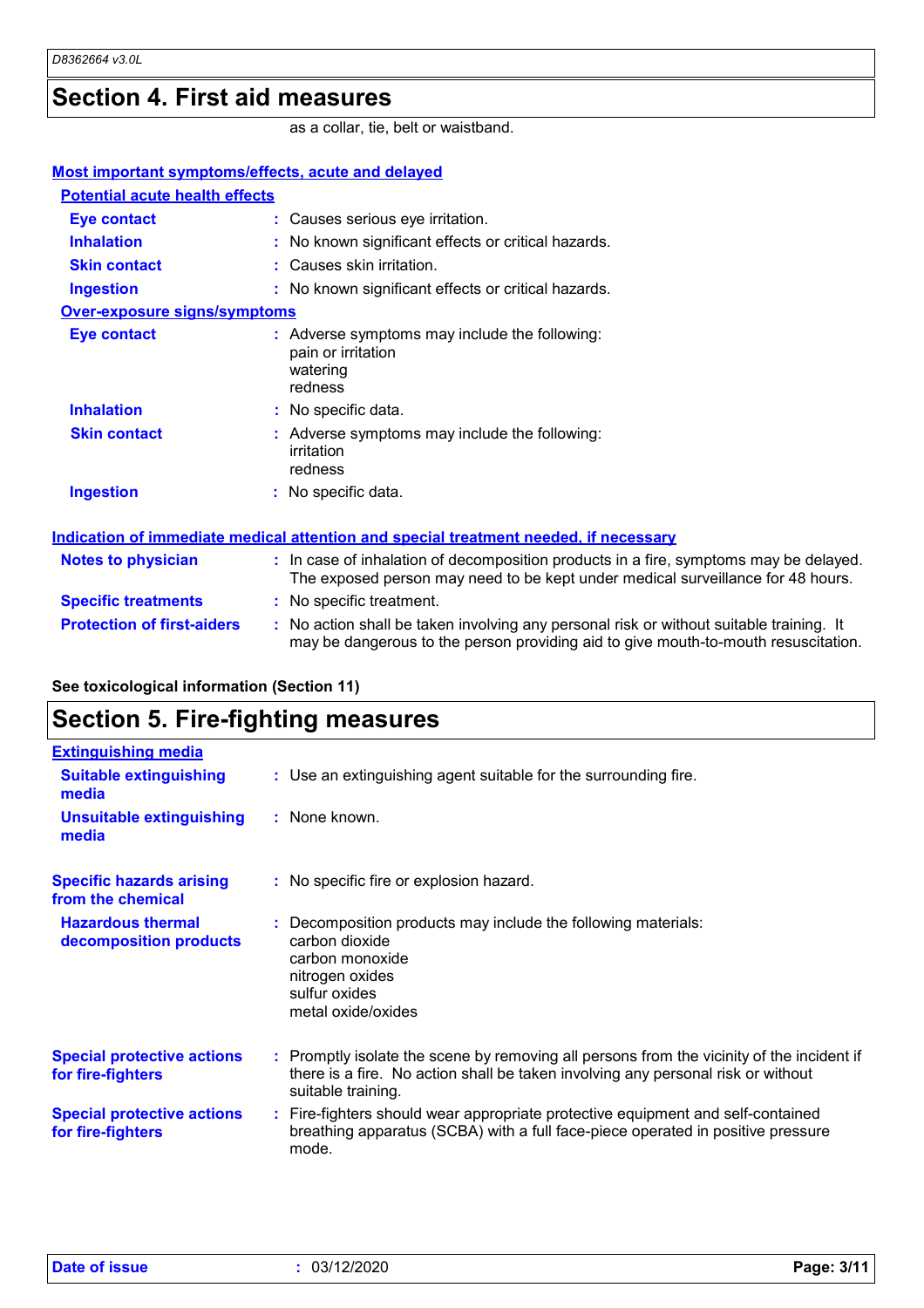### **Section 6. Accidental release measures**

|                                                              | <b>Personal precautions, protective equipment and emergency procedures</b>                                                                                                                                                                                                                                                                                                                                                                         |
|--------------------------------------------------------------|----------------------------------------------------------------------------------------------------------------------------------------------------------------------------------------------------------------------------------------------------------------------------------------------------------------------------------------------------------------------------------------------------------------------------------------------------|
| For non-emergency<br>personnel                               | : No action shall be taken involving any personal risk or without suitable training.<br>Evacuate surrounding areas. Keep unnecessary and unprotected personnel from<br>entering. Do not touch or walk through spilled material. Provide adequate<br>ventilation. Wear appropriate respirator when ventilation is inadequate. Put on<br>appropriate personal protective equipment.                                                                  |
|                                                              | For emergency responders : If specialized clothing is required to deal with the spillage, take note of any<br>information in Section 8 on suitable and unsuitable materials. See also the<br>information in "For non-emergency personnel".                                                                                                                                                                                                         |
| <b>Environmental precautions</b>                             | : Avoid dispersal of spilled material and runoff and contact with soil, waterways,<br>drains and sewers. Inform the relevant authorities if the product has caused<br>environmental pollution (sewers, waterways, soil or air).                                                                                                                                                                                                                    |
| <b>Methods and materials for containment and cleaning up</b> |                                                                                                                                                                                                                                                                                                                                                                                                                                                    |
| <b>Small spill</b>                                           | : Move containers from spill area. Avoid dust generation. Using a vacuum with<br>HEPA filter will reduce dust dispersal. Place spilled material in a designated,<br>labeled waste container. Dispose of via a licensed waste disposal contractor.                                                                                                                                                                                                  |
| <b>Large spill</b>                                           | : Move containers from spill area. Approach release from upwind. Prevent entry into<br>sewers, water courses, basements or confined areas. Avoid dust generation. Do<br>not dry sweep. Vacuum dust with equipment fitted with a HEPA filter and place in a<br>closed, labeled waste container. Dispose of via a licensed waste disposal<br>contractor. Note: see Section 1 for emergency contact information and Section 13<br>for waste disposal. |

**See Section 1 for emergency contact information.**

**See Section 8 for information on appropriate personal protective equipment.**

**See Section 13 for additional waste treatment information.**

### **Section 7. Handling and storage**

| <b>Precautions for safe handling</b>                                             |                                                                                                                                                                                                                                                                                                                                                                                                                                                                                                                                                                                                                                                                                                      |
|----------------------------------------------------------------------------------|------------------------------------------------------------------------------------------------------------------------------------------------------------------------------------------------------------------------------------------------------------------------------------------------------------------------------------------------------------------------------------------------------------------------------------------------------------------------------------------------------------------------------------------------------------------------------------------------------------------------------------------------------------------------------------------------------|
| <b>Protective measures</b>                                                       | : Put on appropriate personal protective equipment (see Section 8). Do not ingest.<br>Avoid contact with eyes, skin and clothing. Keep in the original container or an<br>approved alternative made from a compatible material, kept tightly closed when not<br>in use. Empty containers retain product residue and can be hazardous. Do not<br>reuse container.                                                                                                                                                                                                                                                                                                                                     |
| <b>Advice on general</b><br>occupational hygiene                                 | : Eating, drinking and smoking should be prohibited in areas where this material is<br>handled, stored and processed. Workers should wash hands and face before<br>eating, drinking and smoking. Remove contaminated clothing and protective<br>equipment before entering eating areas. See also Section 8 for additional<br>information on hygiene measures.                                                                                                                                                                                                                                                                                                                                        |
| <b>Conditions for safe storage,</b><br>including any<br><b>incompatibilities</b> | : Store between the following temperatures: 5 to 30 $^{\circ}$ C (41 to 86 $^{\circ}$ F). Daily average of<br>30°C. Store in accordance with local regulations. Store in original container<br>protected from direct sunlight in a dry, cool and well-ventilated area, away from<br>incompatible materials (see Section 10) and food and drink. Keep container tightly<br>closed and sealed until ready for use. Containers that have been opened must be<br>carefully resealed and kept upright to prevent leakage. Do not store in unlabeled<br>containers. Use appropriate containment to avoid environmental contamination.<br>See Section 10 for incompatible materials before handling or use. |
| Do not store above the<br>following temperature                                  | : 30 °C                                                                                                                                                                                                                                                                                                                                                                                                                                                                                                                                                                                                                                                                                              |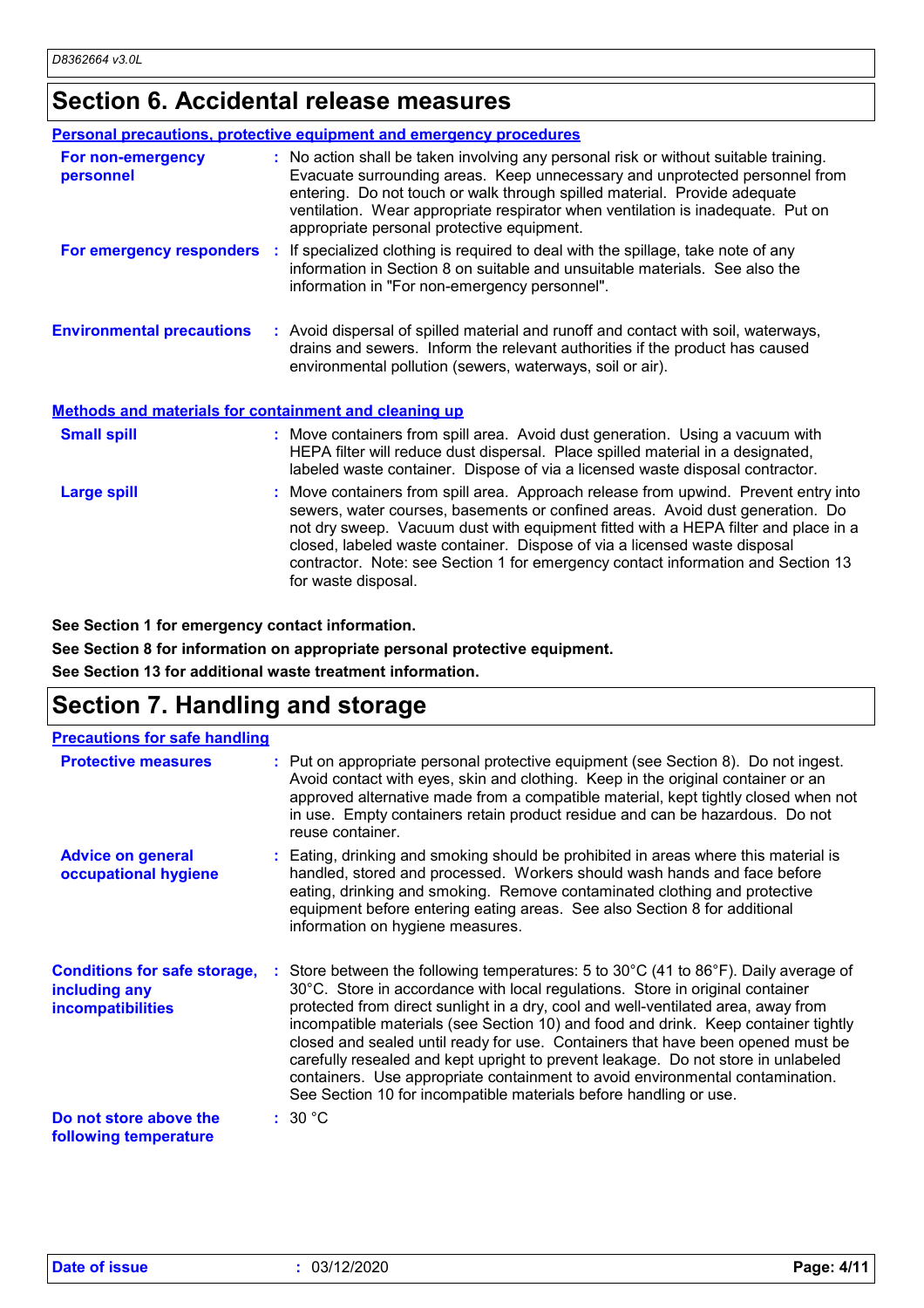### **Section 8. Exposure controls and personal protection**

#### **Control parameters**

**Australia**

#### **Occupational exposure limits**

None.

#### **New Zealand**

**Occupational exposure limits : No exposure standard allocated.**

| <b>Ingredient name</b> | <b>Exposure limits</b>                                                                                                                                    |
|------------------------|-----------------------------------------------------------------------------------------------------------------------------------------------------------|
| subtilisin             | NZ HSWA 2015 (New Zealand, 11/2017). Absorbed<br>∣through skin.<br>WES-Ceiling: 0.00006 mg/m <sup>3</sup> , (measured as 100% pure<br>crystalline enzyme) |

| <b>Appropriate engineering</b><br><b>controls</b> | : Good general ventilation should be sufficient to control worker exposure to airborne<br>contaminants.                                                                                                                                                                                                                         |
|---------------------------------------------------|---------------------------------------------------------------------------------------------------------------------------------------------------------------------------------------------------------------------------------------------------------------------------------------------------------------------------------|
| <b>Environmental exposure</b><br><b>controls</b>  | : Emissions from ventilation or work process equipment should be checked to ensure<br>they comply with the requirements of environmental protection legislation. In some<br>cases, fume scrubbers, filters or engineering modifications to the process<br>equipment will be necessary to reduce emissions to acceptable levels. |

### **Individual protection measures**

| <b>Hygiene measures</b>       | : Wash hands, forearms and face thoroughly after handling chemical products, before<br>eating, smoking and using the lavatory and at the end of the working period.<br>Appropriate techniques should be used to remove potentially contaminated clothing.<br>Wash contaminated clothing before reusing. Ensure that eyewash stations and<br>safety showers are close to the workstation location.                                                                                                                                                                                                                         |
|-------------------------------|---------------------------------------------------------------------------------------------------------------------------------------------------------------------------------------------------------------------------------------------------------------------------------------------------------------------------------------------------------------------------------------------------------------------------------------------------------------------------------------------------------------------------------------------------------------------------------------------------------------------------|
| <b>Eye/face protection</b>    | Safety eyewear complying with an approved standard should be used when a risk<br>assessment indicates this is necessary to avoid exposure to liquid splashes, mists,<br>gases or dusts. If contact is possible, the following protection should be worn,<br>unless the assessment indicates a higher degree of protection: chemical splash<br>goggles.                                                                                                                                                                                                                                                                    |
| <b>Skin protection</b>        |                                                                                                                                                                                                                                                                                                                                                                                                                                                                                                                                                                                                                           |
| <b>Hand protection</b>        | : Chemical-resistant, impervious gloves complying with an approved standard should<br>be worn at all times when handling chemical products if a risk assessment indicates<br>this is necessary. Considering the parameters specified by the glove manufacturer,<br>check during use that the gloves are still retaining their protective properties. It<br>should be noted that the time to breakthrough for any glove material may be<br>different for different glove manufacturers. In the case of mixtures, consisting of<br>several substances, the protection time of the gloves cannot be accurately<br>estimated. |
| <b>Body protection</b>        | Personal protective equipment for the body should be selected based on the task<br>being performed and the risks involved and should be approved by a specialist<br>before handling this product.                                                                                                                                                                                                                                                                                                                                                                                                                         |
| <b>Other skin protection</b>  | : Appropriate footwear and any additional skin protection measures should be<br>selected based on the task being performed and the risks involved and should be<br>approved by a specialist before handling this product.                                                                                                                                                                                                                                                                                                                                                                                                 |
| <b>Respiratory protection</b> | Based on the hazard and potential for exposure, select a respirator that meets the<br>appropriate standard or certification. Respirators must be used according to a<br>respiratory protection program to ensure proper fitting, training, and other important<br>aspects of use.                                                                                                                                                                                                                                                                                                                                         |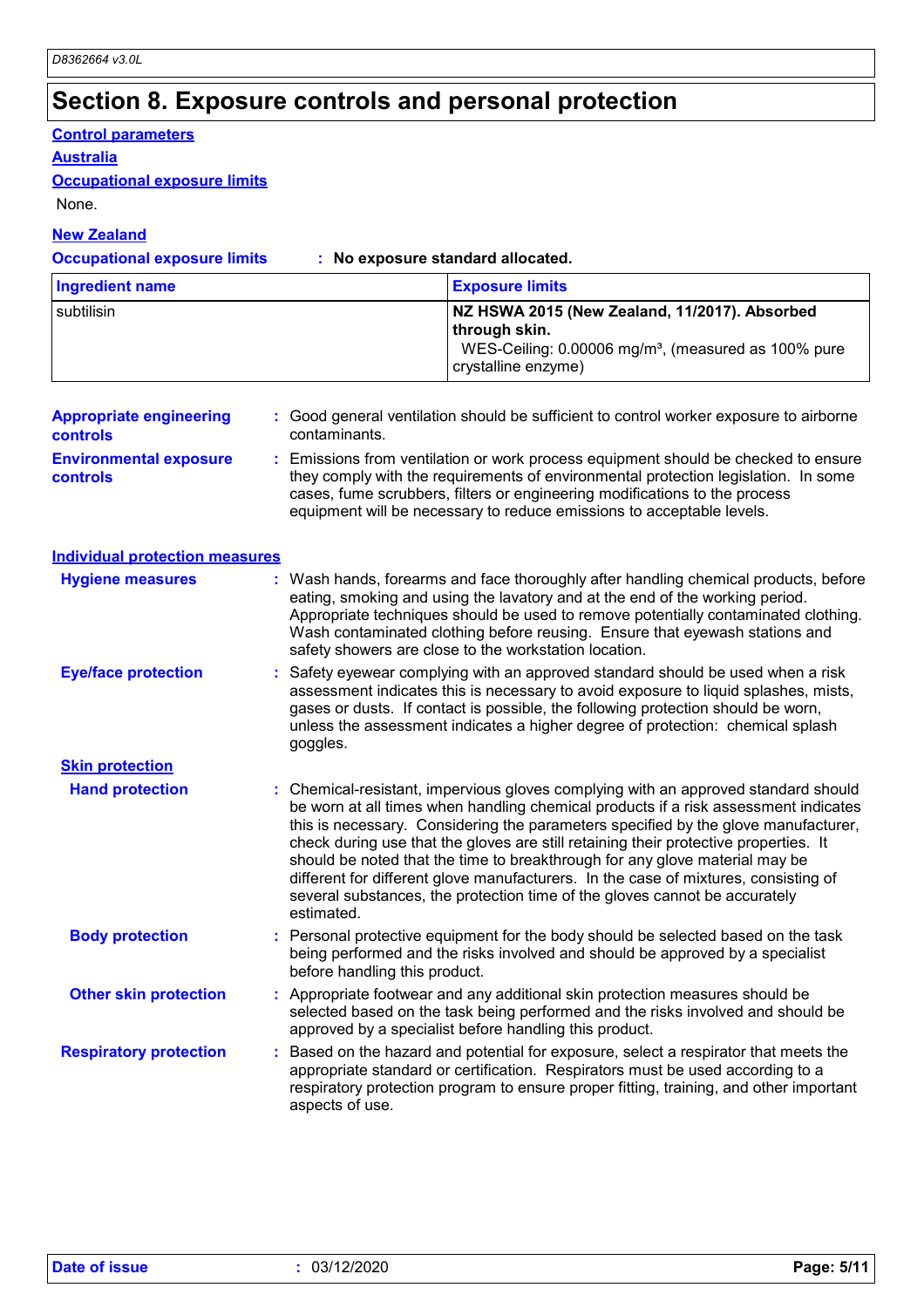## **Section 9. Physical and chemical properties**

| <b>Appearance</b>                                 |                                                                        |
|---------------------------------------------------|------------------------------------------------------------------------|
| <b>Physical state</b>                             | : Solid.                                                               |
| <b>Color</b>                                      | $:$ Green                                                              |
| Odor                                              | : Not available.                                                       |
| <b>Odor threshold</b>                             | : Not available.                                                       |
| pH                                                | 9.7 to 10.5 [Conc. (% w/w): 10%]                                       |
|                                                   |                                                                        |
| <b>Melting point</b>                              | : Not available.                                                       |
| <b>Boiling point</b>                              | : Not available.                                                       |
| <b>Flash point</b>                                | : Not available.                                                       |
| <b>Evaporation rate</b>                           | : Not available.                                                       |
| <b>Flammability (solid, gas)</b>                  | : Not available.                                                       |
| Lower and upper explosive<br>(flammable) limits   | : Not available.                                                       |
| <b>Vapor pressure</b>                             | : Not available.                                                       |
| <b>Vapor density</b>                              | : Not available.                                                       |
| <b>Relative density</b>                           | : Not available.                                                       |
| <b>Solubility</b>                                 | : Easily soluble in the following materials: cold water and hot water. |
| <b>Solubility in water</b>                        | : Not available.                                                       |
| <b>Partition coefficient: n-</b><br>octanol/water | : Not available.                                                       |
| <b>Auto-ignition temperature</b>                  | : Not available.                                                       |
| <b>Decomposition temperature</b>                  | : Not available.                                                       |
| <b>SADT</b>                                       | : $>55^{\circ}$ C ( $>131^{\circ}$ F)                                  |
| <b>Heat of reaction</b>                           | : < 300 J/g                                                            |
| <b>Viscosity</b>                                  | : Not available.                                                       |
| Flow time (ISO 2431)                              | : Not available.                                                       |
| <b>Aerosol product</b>                            |                                                                        |

## **Section 10. Stability and reactivity**

| <b>Reactivity</b>                            | : No specific test data related to reactivity available for this product or its ingredients.              |
|----------------------------------------------|-----------------------------------------------------------------------------------------------------------|
| <b>Chemical stability</b>                    | : The product is stable.                                                                                  |
|                                              | <b>Conditions of instability:</b> Do not expose to temperatures exceeding 50 °C/122 °F.                   |
| <b>Possibility of hazardous</b><br>reactions | : Under normal conditions of storage and use, hazardous reactions will not occur.                         |
| <b>Conditions to avoid</b>                   | : Keep away from heat and direct sunlight. Protect from moisture.                                         |
| <b>Incompatible materials</b>                | : No specific data.                                                                                       |
| <b>Hazardous decomposition</b><br>products   | : Under normal conditions of storage and use, hazardous decomposition products<br>should not be produced. |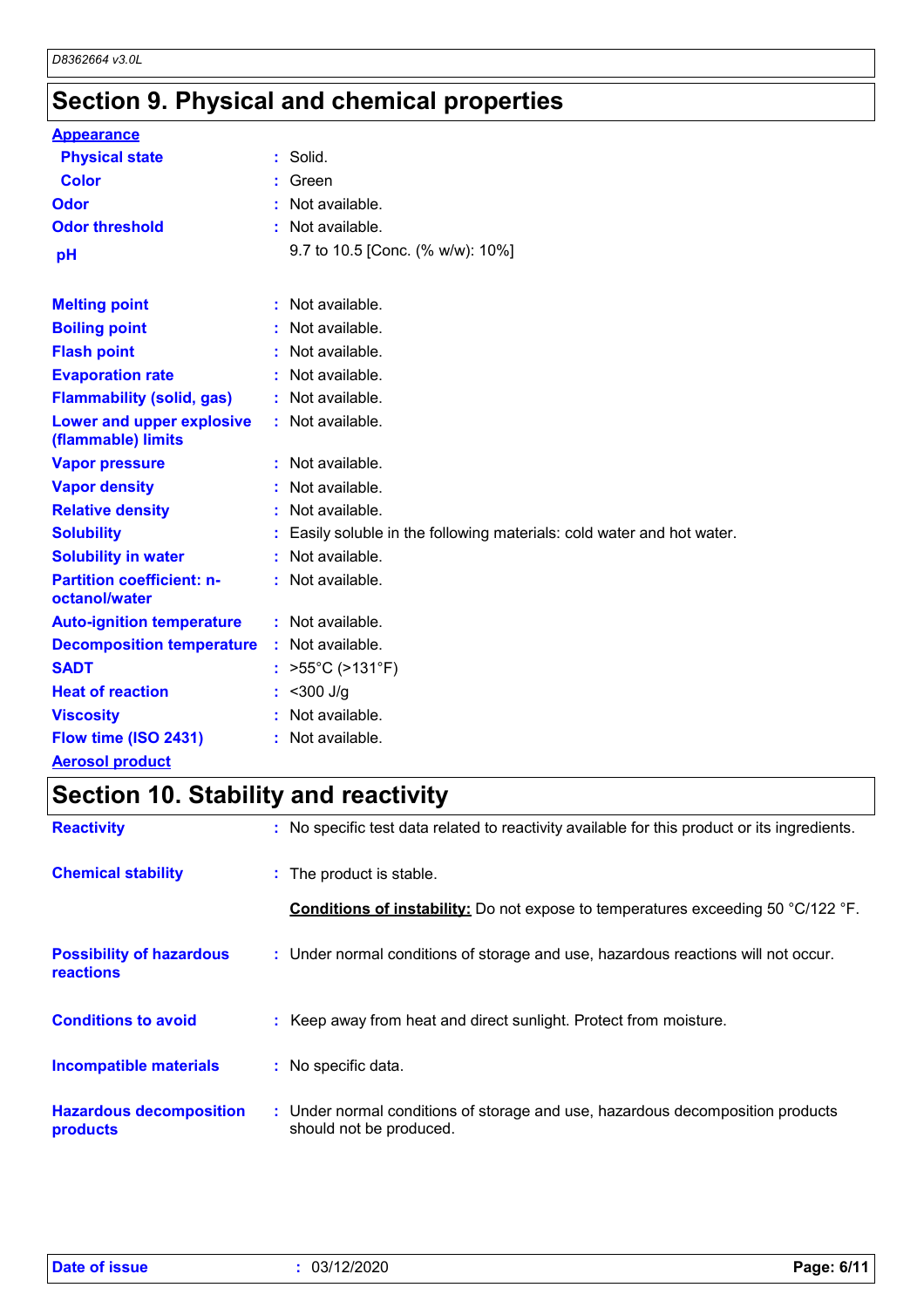### **Section 11. Toxicological information**

### **Information on toxicological effects**

**Acute toxicity**

| <b>Product/ingredient name</b>                                  | <b>Result</b> | <b>Species</b> | <b>Dose</b> | <b>Exposure</b> |
|-----------------------------------------------------------------|---------------|----------------|-------------|-----------------|
| subtilisin                                                      | LD50 Oral     | Rat            | 3700 mg/kg  |                 |
| Alcohols, C12-15,<br>ethoxylated propoxylated                   | LD50 Oral     | Rat            | >2000 mg/kg |                 |
| disodium carbonate,<br>compound with hydrogen<br>peroxide (2:3) | LD50 Oral     | Rat            | 1034 mg/kg  |                 |
| sodium carbonate                                                | LD50 Dermal   | Rabbit         | >2000 mg/kg | -               |
|                                                                 | LD50 Oral     | Rat            | 2800 mg/kg  |                 |

**Conclusion/Summary :** Based on available data, the classification criteria are not met.

#### **Irritation/Corrosion**

| <b>Product/ingredient name</b>                | <b>Result</b>            | <b>Species</b> | <b>Score</b> | <b>Exposure</b>                          | <b>Observation</b>       |
|-----------------------------------------------|--------------------------|----------------|--------------|------------------------------------------|--------------------------|
| Alcohols, C12-15,<br>ethoxylated propoxylated | Skin - Irritant          | Rabbit         |              |                                          |                          |
|                                               | Eyes - Severe irritant   | Rabbit         |              | 100<br>Imicroliters                      |                          |
|                                               | Skin - Mild irritant     | Rabbit         |              | 500<br>Imicroliters                      |                          |
| subtilisin                                    | Eyes - Moderate irritant | Rabbit         |              | 3 milligrams                             |                          |
| sodium carbonate                              | Eyes - Mild irritant     | Rabbit         |              | 0.5 minutes<br>100                       |                          |
|                                               | Eyes - Moderate irritant | Rabbit         |              | milligrams<br>24 hours 100<br>milligrams | $\overline{\phantom{a}}$ |

**Conclusion/Summary**

**Skin :** Based on Calculation Method: Causes skin irritation.

**Eyes :** Based on Calculation Method: Causes serious eye irritation.

**Respiratory :** Based on available data, the classification criteria are not met.

**Sensitization** Not available.

#### **Conclusion/Summary**

| <b>Skin</b>                                             | : Based on available data, the classification criteria are not met. |
|---------------------------------------------------------|---------------------------------------------------------------------|
| <b>Respiratory</b>                                      | : Based on available data, the classification criteria are not met. |
| <b>Mutagenicity</b>                                     |                                                                     |
| Not available.                                          |                                                                     |
| <b>Conclusion/Summary</b>                               | : Based on available data, the classification criteria are not met. |
| <b>Carcinogenicity</b>                                  |                                                                     |
| Not available.                                          |                                                                     |
| <b>Conclusion/Summary</b>                               | : Based on available data, the classification criteria are not met. |
| <b>Reproductive toxicity</b>                            |                                                                     |
| Not available.                                          |                                                                     |
| <b>Conclusion/Summary</b>                               | : Based on available data, the classification criteria are not met. |
| <b>Teratogenicity</b>                                   |                                                                     |
| Not available.                                          |                                                                     |
| <b>Conclusion/Summary</b>                               | : Based on available data, the classification criteria are not met. |
| <b>Specific target organ toxicity (single exposure)</b> |                                                                     |

Not available.

**Date of issue :** 03/12/2020 **Page: 7/11**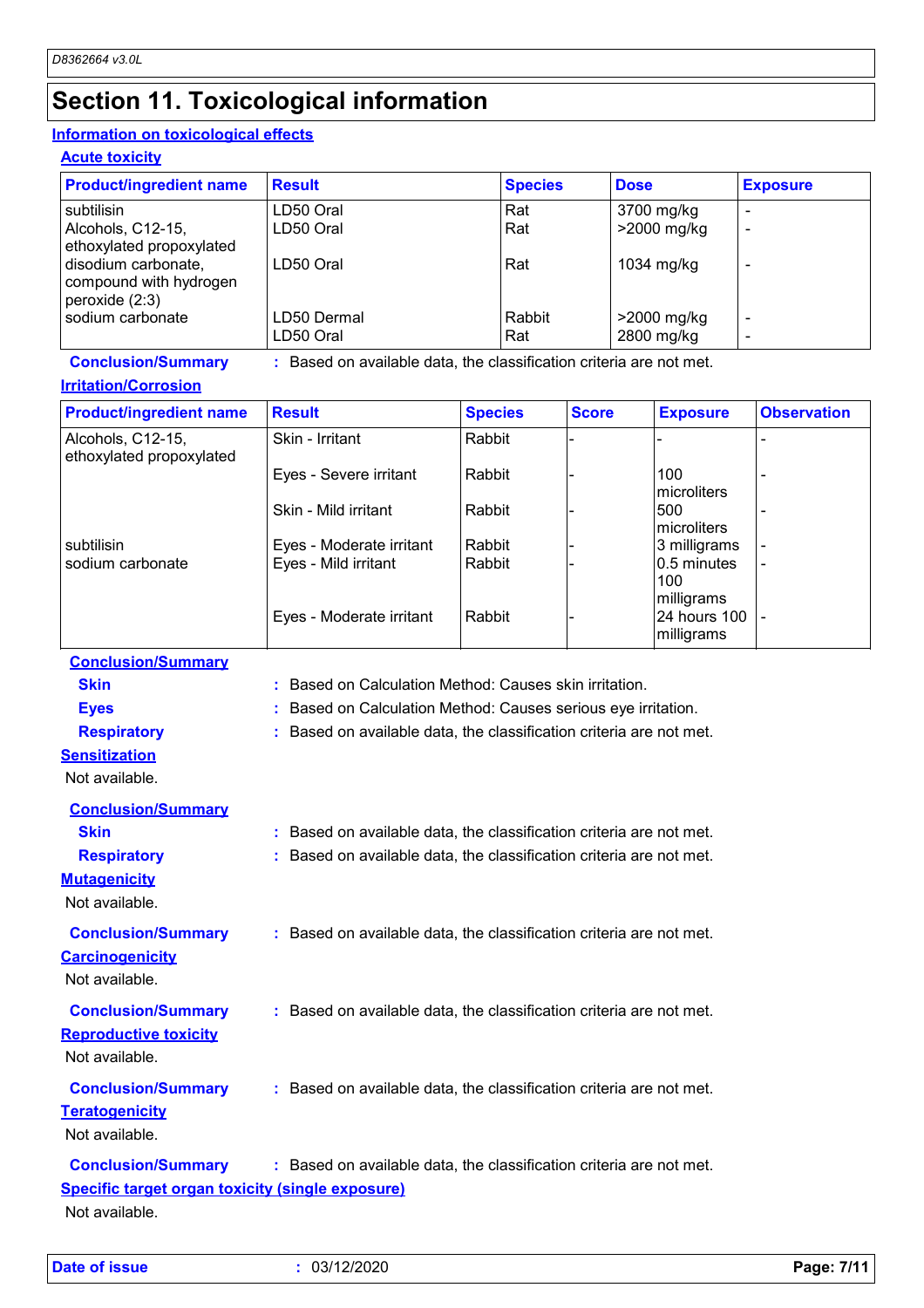### **Section 11. Toxicological information**

**Specific target organ toxicity (repeated exposure)**

Not available.

#### **Aspiration hazard**

Not available.

| <b>Information on the likely</b><br>routes of exposure | : Not available.                                                                           |
|--------------------------------------------------------|--------------------------------------------------------------------------------------------|
| <b>Potential acute health effects</b>                  |                                                                                            |
| <b>Eye contact</b>                                     | : Causes serious eye irritation.                                                           |
| <b>Inhalation</b>                                      | No known significant effects or critical hazards.                                          |
| <b>Skin contact</b>                                    | : Causes skin irritation.                                                                  |
| <b>Ingestion</b>                                       | : No known significant effects or critical hazards.                                        |
|                                                        | Symptoms related to the physical, chemical and toxicological characteristics               |
| <b>Eye contact</b>                                     | : Adverse symptoms may include the following:<br>pain or irritation<br>watering<br>redness |
| <b>Inhalation</b>                                      | : No specific data.                                                                        |
| <b>Skin contact</b>                                    | : Adverse symptoms may include the following:<br>irritation<br>redness                     |
| <b>Ingestion</b>                                       | : No specific data.                                                                        |
|                                                        | Delayed and immediate effects and also chronic effects from short and long term exposure   |
| <b>Short term exposure</b>                             |                                                                                            |
| <b>Potential immediate</b><br>effects                  | : Not available.                                                                           |
| <b>Potential delayed effects</b>                       | : Not available.                                                                           |
| <b>Long term exposure</b>                              |                                                                                            |
| <b>Potential immediate</b><br>effects                  | : Not available.                                                                           |
| <b>Potential delayed effects</b>                       | : Not available.                                                                           |
| <b>Potential chronic health effects</b>                |                                                                                            |
| Not available.                                         |                                                                                            |
|                                                        | Conclusion/Summary : Based on available data, the classification criteria are not met.     |
| <b>General</b>                                         | No known significant effects or critical hazards.                                          |
| <b>Carcinogenicity</b>                                 | No known significant effects or critical hazards.                                          |
| <b>Mutagenicity</b>                                    | No known significant effects or critical hazards.                                          |
| <b>Teratogenicity</b>                                  | No known significant effects or critical hazards.                                          |
| <b>Developmental effects</b>                           | No known significant effects or critical hazards.                                          |
| <b>Fertility effects</b>                               | No known significant effects or critical hazards.                                          |
|                                                        |                                                                                            |

#### **Numerical measures of toxicity**

#### **Acute toxicity estimates**

| <b>Route</b> | <b>ATE value</b> |
|--------------|------------------|
| Oral         | 15367.7 mg/kg    |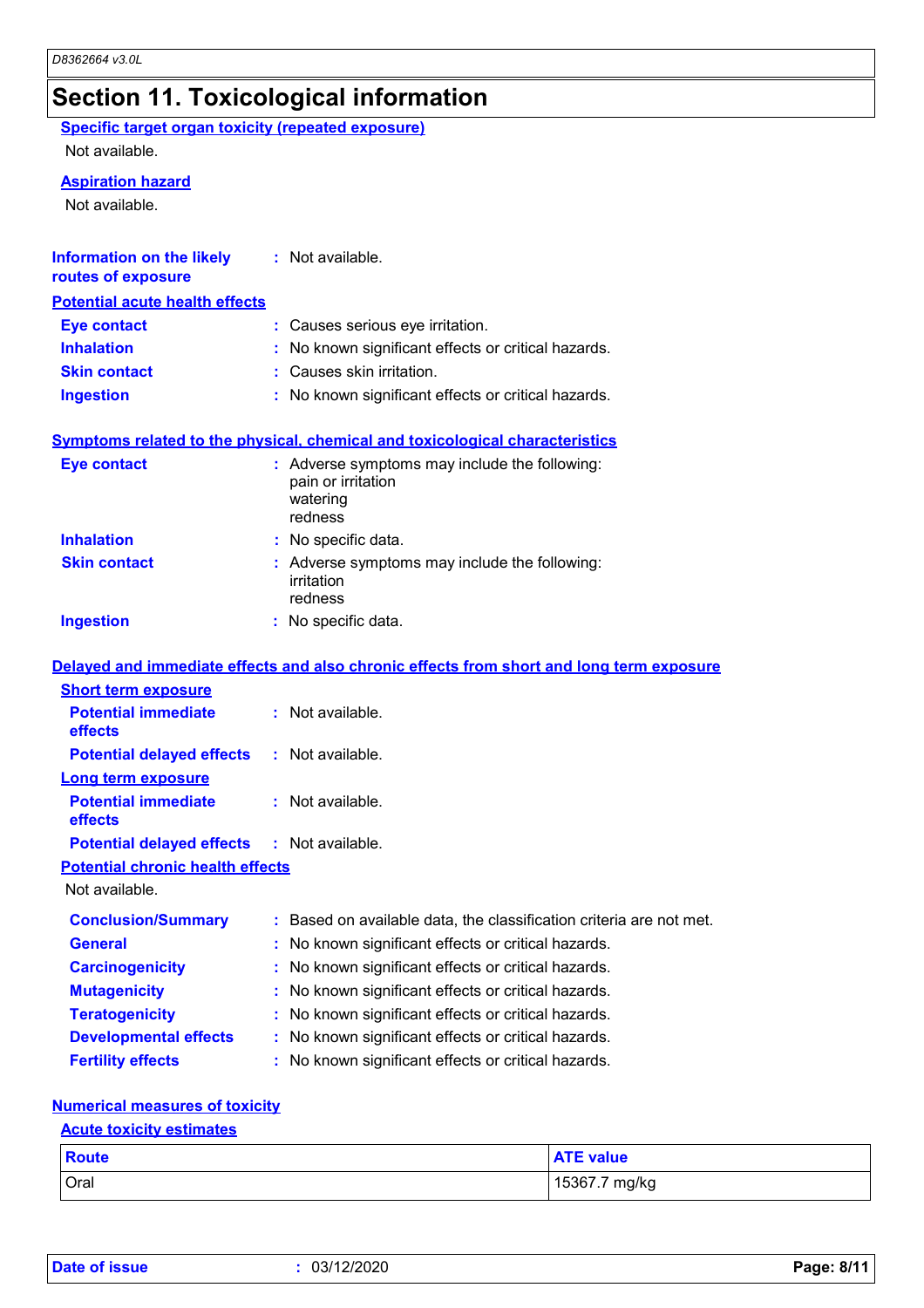### **Section 12. Ecological information**

#### **Toxicity**

| <b>Product/ingredient name</b>                                  | <b>Result</b>                        | <b>Species</b>                                | <b>Exposure</b> |
|-----------------------------------------------------------------|--------------------------------------|-----------------------------------------------|-----------------|
| Alcohols, C12-15,<br>ethoxylated propoxylated                   | Acute EC50 5.36 mg/l Fresh water     | Crustaceans - Ceriodaphnia<br>dubia - Neonate | 48 hours        |
|                                                                 | Acute LC50 0.1 to 1 mg/l Fresh water | Fish                                          | 96 hours        |
| disodium carbonate,<br>compound with hydrogen<br>peroxide (2:3) | Acute EC50 70 mg/l                   | Algae - Chlorella emersonii                   | 240 hours       |
|                                                                 | Acute EC50 4.9 mg/l                  | Daphnia - Daphnia Pulex                       | 48 hours        |
|                                                                 | Acute LC50 70.7 mg/l                 | Fish - Pimephales promelas                    | 48 hours        |
| sodium carbonate                                                | Acute EC50 242000 µg/l Fresh water   | Algae - Navicula seminulum                    | 96 hours        |
|                                                                 | Acute LC50 176000 µg/l Fresh water   | Crustaceans - Amphipoda                       | 48 hours        |
|                                                                 | Acute LC50 265000 µg/l Fresh water   | Daphnia - Daphnia magna                       | 48 hours        |
|                                                                 | Acute LC50 300000 µg/l Fresh water   | Fish - Lepomis macrochirus                    | 96 hours        |

**Conclusion/Summary :** Based on available data, the classification criteria are not met.

#### **Persistence and degradability**

| <b>Product/ingredient name</b>                | Test | <b>Result</b>             | <b>Dose</b> | <b>Inoculum</b> |
|-----------------------------------------------|------|---------------------------|-------------|-----------------|
| Alcohols, C12-15,<br>ethoxylated propoxylated |      | >60 % - Readily - 28 days |             |                 |

**Conclusion/Summary :** Based on available data, the classification criteria are not met.

#### **Bioaccumulative potential**

Not available.

#### **Mobility in soil**

| <b>Soil/water partition</b> | : Not available. |
|-----------------------------|------------------|
| <b>coefficient (Koc)</b>    |                  |

**Other adverse effects** : No known significant effects or critical hazards.

### **Section 13. Disposal considerations**

| <b>Disposal methods</b> | : The generation of waste should be avoided or minimized wherever possible.            |
|-------------------------|----------------------------------------------------------------------------------------|
|                         | Disposal of this product, solutions and any by-products should at all times comply     |
|                         | with the requirements of environmental protection and waste disposal legislation       |
|                         | and any regional local authority requirements. Dispose of surplus and non-             |
|                         | recyclable products via a licensed waste disposal contractor. Waste should not be      |
|                         | disposed of untreated to the sewer unless fully compliant with the requirements of     |
|                         | all authorities with jurisdiction. Waste packaging should be recycled. Incineration or |
|                         | landfill should only be considered when recycling is not feasible. This material and   |
|                         | its container must be disposed of in a safe way. Care should be taken when             |
|                         | handling emptied containers that have not been cleaned or rinsed out. Empty            |
|                         | containers or liners may retain some product residues. Avoid dispersal of spilled      |
|                         | material and runoff and contact with soil, waterways, drains and sewers.               |

### **Section 14. Transport information**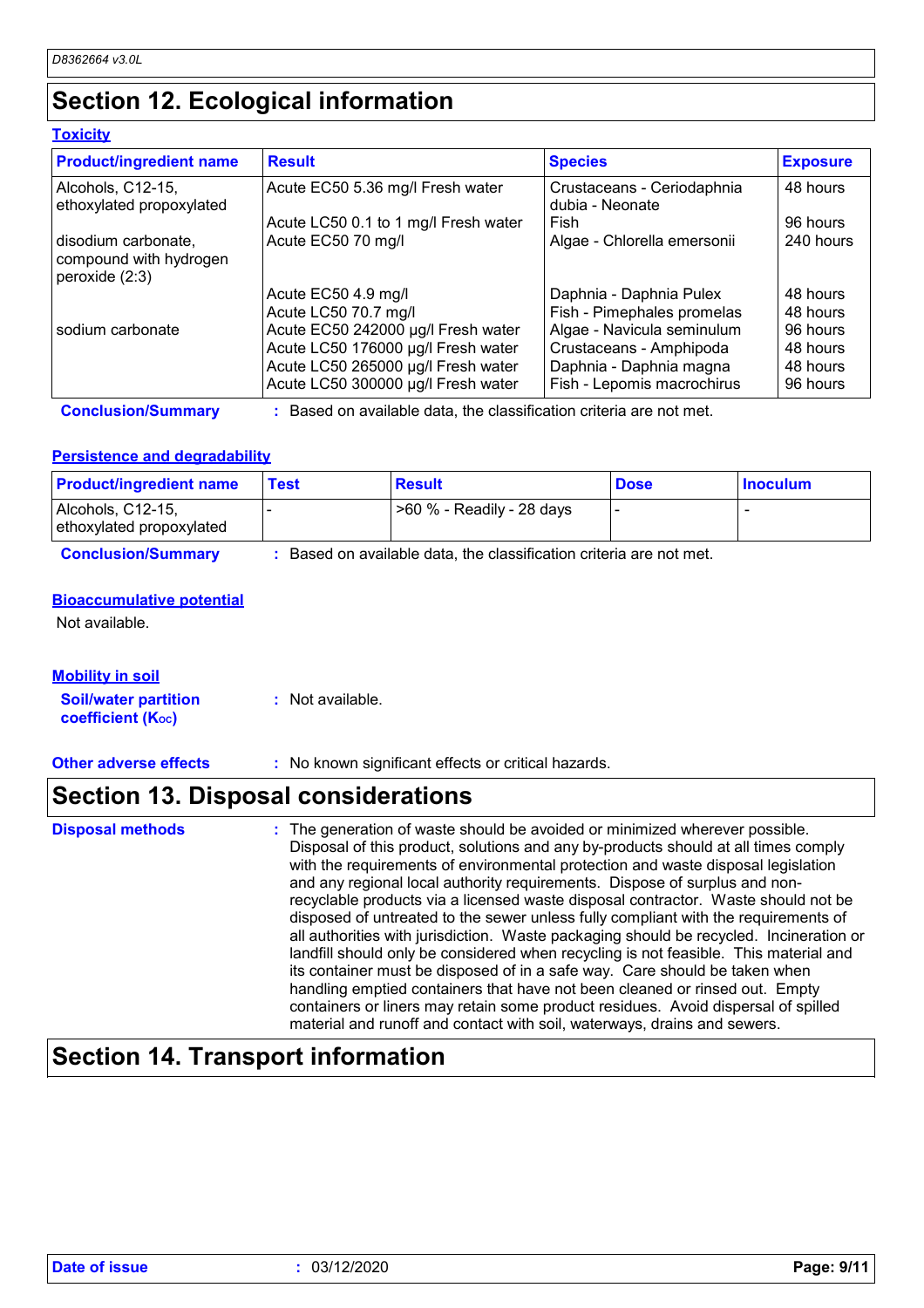### **Section 14. Transport information**

|                                      | <b>ADG</b>               | <b>ADR/RID</b> | <b>IMDG</b>    | <b>IATA</b>              |  |  |
|--------------------------------------|--------------------------|----------------|----------------|--------------------------|--|--|
| <b>UN number</b>                     | Not regulated.           | Not regulated. | Not regulated. | Not regulated.           |  |  |
| <b>UN proper</b><br>shipping name    |                          |                |                |                          |  |  |
| <b>Transport hazard</b><br>class(es) | $\overline{a}$           |                |                | $\overline{\phantom{0}}$ |  |  |
| <b>Packing group</b>                 | $\overline{\phantom{0}}$ |                |                |                          |  |  |
| <b>Environmental</b><br>hazards      | No.                      | No.            | No.            | No.                      |  |  |

#### **Special precautions for user** : For long distance transport of bulk material or shrunk pallet take into consideration sections 7 and 10.

**Transport within user's premises:** always transport in closed containers that are upright and secure. Ensure that persons transporting the product know what to do in the event of an accident or spillage.

**Transport in bulk according :** Not available. **to IMO instruments**

### **Section 15. Regulatory information**

**Standard for the Uniform Scheduling of Medicines and Poisons**

Not scheduled

**Model Work Health and Safety Regulations - Scheduled Substances**

No listed substance

| <b>Australia inventory (AICS)</b><br><b>New Zealand Inventory of</b><br><b>Chemicals (NZIoC)</b> | : All components are listed or exempted.<br>: All components are listed or exempted. |
|--------------------------------------------------------------------------------------------------|--------------------------------------------------------------------------------------|
| <b>HSNO Group Standard</b><br><b>HSNO Approval Number</b>                                        | : Cleaning Products (Subsidiary Hazard)<br>: HSR002530                               |
| <b>Approved Handler</b><br><b>Requirement</b>                                                    | : No.                                                                                |
| <b>Tracking Requirement</b>                                                                      | : No.                                                                                |

### **Section 16. Any other relevant information**

| <b>Key to abbreviations</b>         | : ADG = Australian Dangerous Goods<br>ATE = Acute Toxicity Estimate<br><b>BCF</b> = Bioconcentration Factor<br>GHS = Globally Harmonized System of Classification and Labelling of Chemicals<br>IATA = International Air Transport Association<br>IBC = Intermediate Bulk Container<br><b>IMDG = International Maritime Dangerous Goods</b><br>LogPow = logarithm of the octanol/water partition coefficient<br>MARPOL = International Convention for the Prevention of Pollution From Ships,<br>1973 as modified by the Protocol of 1978. ("Marpol" = marine pollution)<br>NOHSC = National Occupational Health and Safety Commission<br>SUSMP = Standard Uniform Schedule of Medicine and Poisons |             |  |  |
|-------------------------------------|-----------------------------------------------------------------------------------------------------------------------------------------------------------------------------------------------------------------------------------------------------------------------------------------------------------------------------------------------------------------------------------------------------------------------------------------------------------------------------------------------------------------------------------------------------------------------------------------------------------------------------------------------------------------------------------------------------|-------------|--|--|
|                                     | $UN = United Nations$                                                                                                                                                                                                                                                                                                                                                                                                                                                                                                                                                                                                                                                                               |             |  |  |
| Date of issue / Date of<br>revision | : 03/12/2020                                                                                                                                                                                                                                                                                                                                                                                                                                                                                                                                                                                                                                                                                        |             |  |  |
| <b>Date of issue</b>                | : 03/12/2020                                                                                                                                                                                                                                                                                                                                                                                                                                                                                                                                                                                                                                                                                        | Page: 10/11 |  |  |